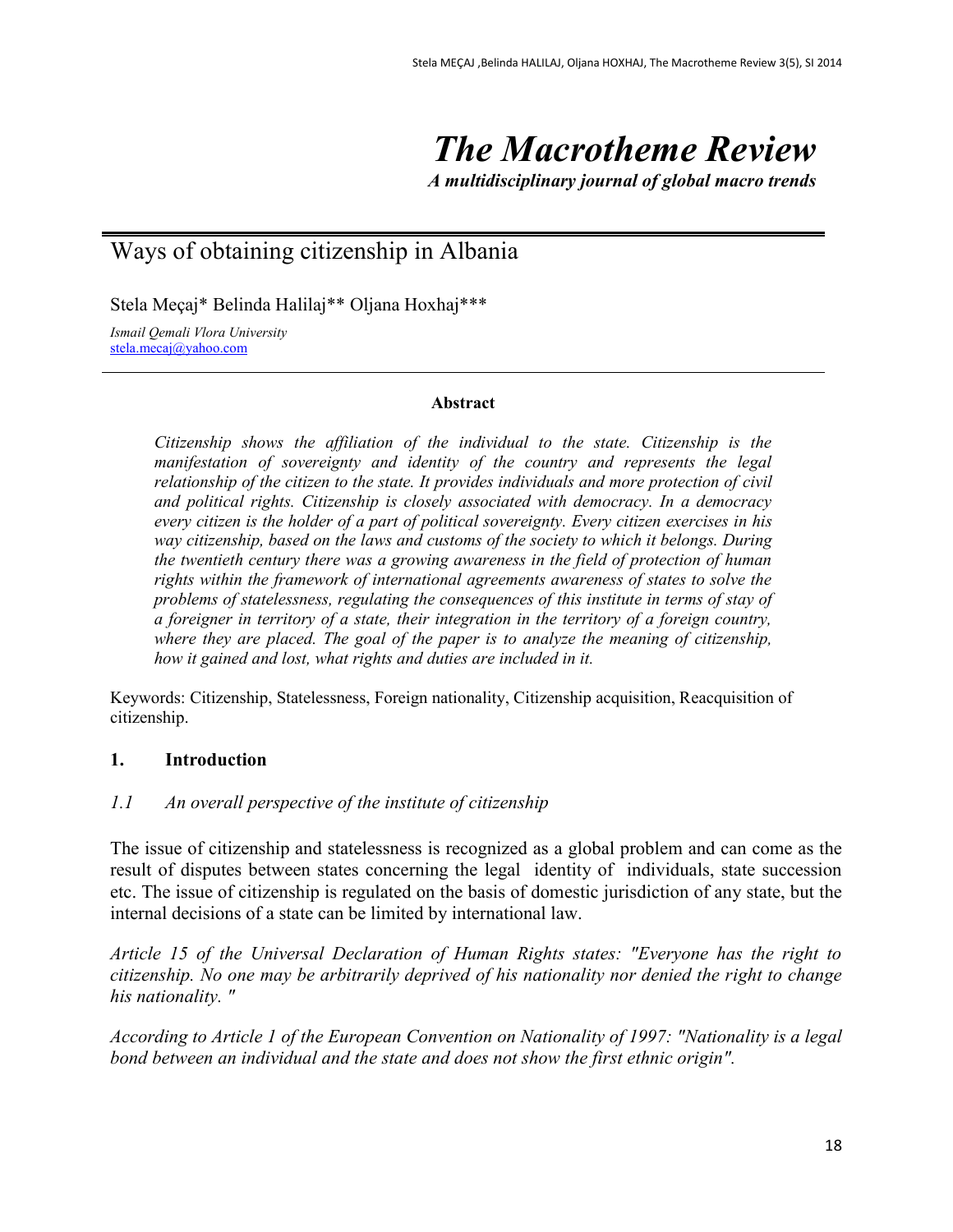Convention on the Elimination of All Forms of Racial Discrimination obliges states to "guarantee to every man, regardless of race, color or national or ethnic origin, to equality before the law, " particularly in the enjoyment of certain fundamental human rights, including the right to citizenship<sup>1</sup>.

Citizenship is one of the most important rights of human rights, after the right to life, because all the prerogatives, guarantees and benefits derived from membership in a political community and society - the state - from the stem or protected by  $law<sup>2</sup>$ .

Citizenship can be acquired:

1. With ius sanguinis (blood principle ), the fact of the birth of a parent who is a citizen.

2. With ius soli ( the principle of land ), the fact of birth in the territory of a state.

3. Naturalization as a result of an act of a public authority, that depends on the existence of certain conditions.

Citizenship can be gained or lost because of international treaties. Other ways of losing citizenship are the removal of citizenship despite the will of the person concerned, the end of the term when the citizen abroad lies beyond the time limits established by law etc.

Foreign nationals will be called all those people who do not have citizenship of a state, but the citizenship of another state.

# **2. The current legal basis for regulating the institution of citizenship in Albania**

The Constitution of the Republic of Albania in 1998, in its Article 19 sanctions: "Whoever, having arises if one parent with Albanian citizenship gains Albanian citizenship automatically. Albanian citizenship is acquired for other reasons provided by law. Albanian citizen may not lose the citizenship, except when he gives it up."

Law no. 8389, dated 05.08.1998 " For the Albanian citizenship."

Law no. 8442, dated 21.01.1999 "On some amendments to Law no. 8389 , dated 05.08.1998" For the Albanian citizenship. "

Join Instruction of the Minister of Public Order ( no. 925 dated 03.03.1999 ), the Minister of Foreign Affairs ( nor 337/1 dated 08.03.1999 ), the Minister of Justice ( 782/1 dated 25.03.1999 ) and Minister of Finance ( nr.583/3 dated 05.03.1999 ) "through the procedures for acquiring citizenship by naturalization".

 $\overline{a}$ <sup>1</sup> Article 5 of the Convention on the Elimination of All Forms of Racial Discrimination, 1965.

<sup>&</sup>lt;sup>2</sup> According to the Inter-American Commission on Human Rights, Report on Chile, 1986, paragraph 6.: "(Nationality) is one of the most important rights of man, after the right to life itself, because all prerogatives, guarantees and benefits man derives from this membership in a political and social community – the state – stem from or are supported by the right".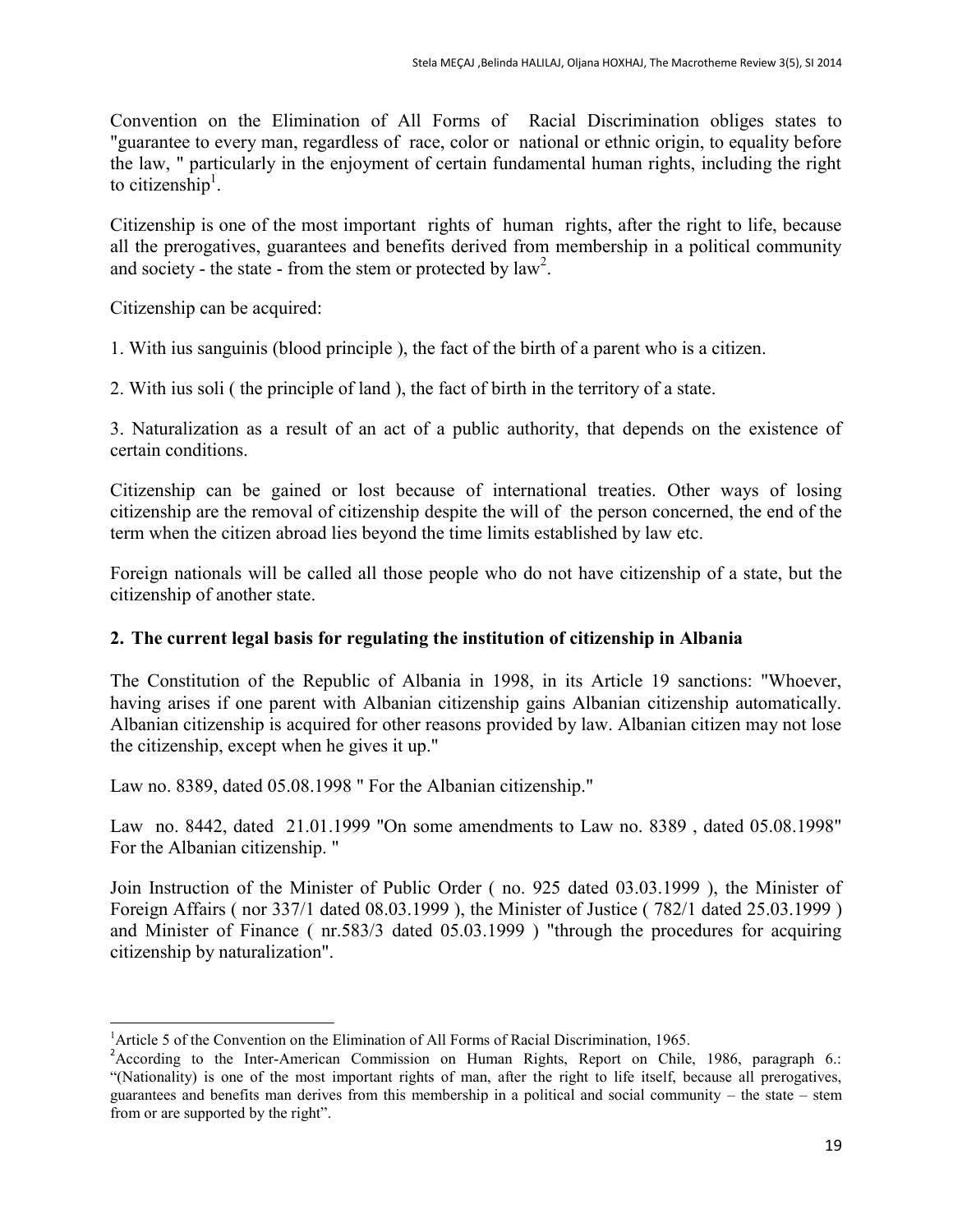Instruction of the Minister of Public Order (No. 3583 dated 27.11.2001) and Minister of Foreign Affairs (No. 6252 dated 10.12.2001) "On the procedures and documentation for obtaining, retrieving and withdrawal of Albanian nationality ".

*By law no. 8389, dated 05.08.1998, Albanian citizenship is granted<sup>3</sup> :* 

a. birth

b. naturalization

c. adoption

Blood principle is applied consistently by the Albanian legislation. This solution provided Citizenship Act 1954. The same solution also gives new decree of July 1998, which addresses the problems associated with Albanian citizenship<sup>4</sup>.

Everyone born of at least one parent with Albanian citizenship gains Albanian citizenship automatically.

A child born or found within the territory of the RA, acquires Albanian citizenship, if he is born of unknown parents and as a result the child would be left stateless.

If the child's parents are known before the child reaches the age of 14 years and they are foreign nationals, Albanian citizenship can be revoked at the request of parents legally recognized provided that the child does not become stateless due this action.

A child born within the territory of the RA, to parents of another, who are legally resident in the territory of RA can get Albanian citizenship with the consent of both parents<sup>5</sup>.

# **Conditions, you must meet the foreign national to make the Albanian citizenship by naturalization and marriage:**

- Have reached age 18.
- Have resided legally in the territory of the Republic of Albania, steadily, but not less than 5 years.
- Be flat and dispose of sufficient income.
- Not have been sentenced in his state or in Albania or in any third country for criminal offenses for which the law provides penalties of not less than 3 years in prison.
- Have knowledge of at least basic Albanian language.
- His admission as a citizen not affects the security and protection of RA.
- A foreigner who has reached the age of 18 years, may be granted Albanian citizenship by naturalization even if he does not fulfill the above conditions with the exception of point 6 , if the RA has a scientific, economic, cultural and national.

 $\overline{a}$  $3$ Article 6 of law no. 8389, dated 05.08.1998, "For the Albanian citizenship."

<sup>4</sup>A. Puto, (2010), Public International Law, Dudaj Publishing House, Tirana, p. 269.

<sup>&</sup>lt;sup>5</sup>Article 8 of law no. 8389, dated 05.08.1998, "For the Albanian citizenship."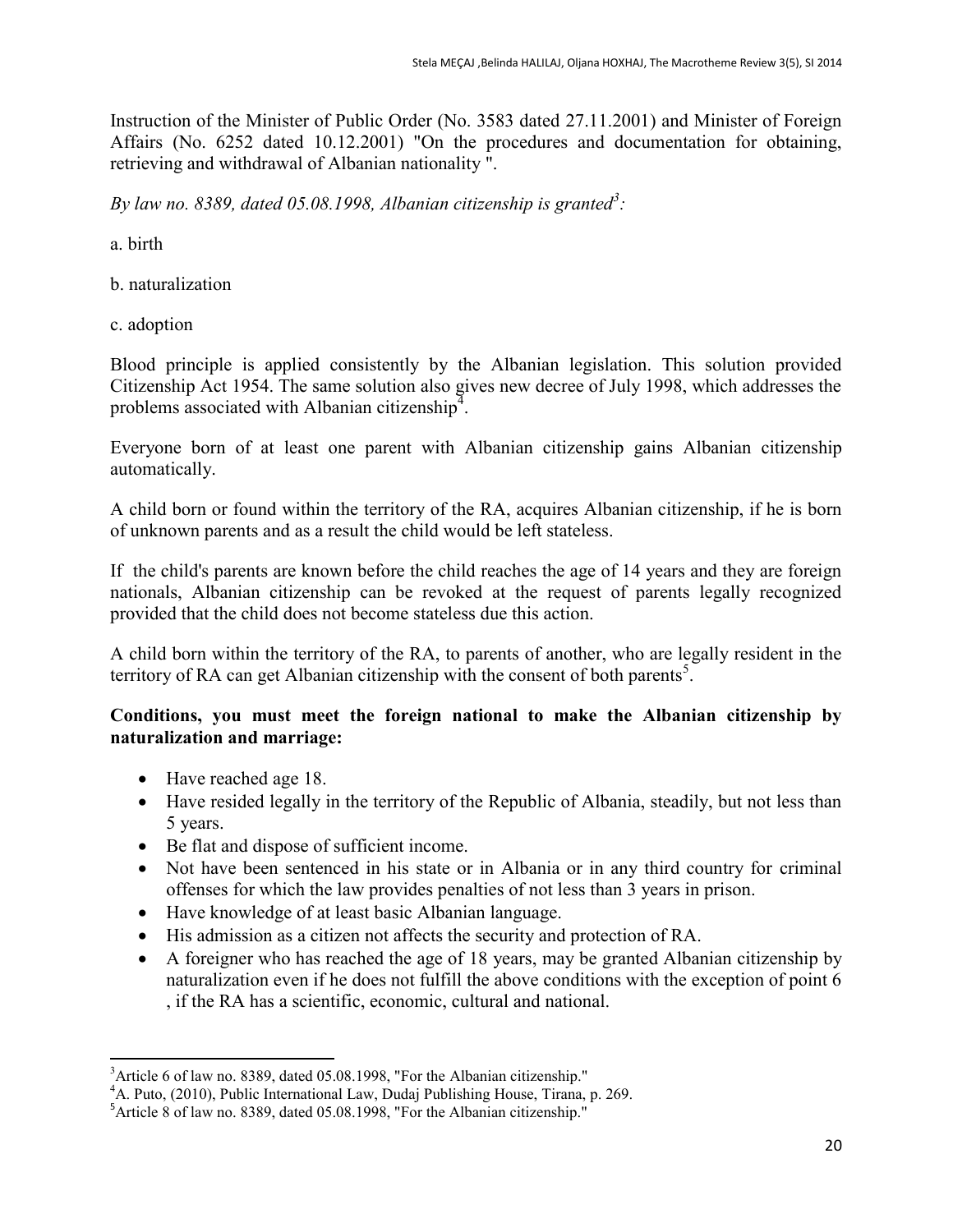If the person is stateless, the conditions of point 1, 3, 4 and 5 of this Article shall not be considered.

In that case, the alien proves that he is of Albanian origin to 2 degrees , even from one parent, the residence time in the RA, mentioned in point 2, should be at least three years. All other conditions remain unchanged<sup>6</sup>.

A foreigner who is married to an Albanian citizen of not less than 3 years, if he wants, can win Albanian citizenship by naturalization even if not legally resided in the territory of the Republic of Albania, steadily, but not less than 5 years and if there is at least basic knowledge of the Albanian language, but he or she must have lived continuously and lawfully in the territory of the Republic of Albania, at least for a year<sup>7</sup>.

In the event that both parents acquire Albanian citizenship by naturalization, their child under the age of 18, when living with parents also become Albanian citizens, at the request of the parents and with the consent of the child, if that is at age 14 - 18 years. If one of the parents acquires Albanian citizenship child under the age of 18 become citizen, if requested by both parents, and one parent when the other parent is stateless and the child is resident in the Republic of Albania<sup>8</sup>.

### **Foreign national for profit Albanian citizenship with naturalization must meet these conditions<sup>9</sup> :**

• The application of foreign nationals to the President of Republic. The application contain the applicant's full identity (name surname, birthdays, birthplace, citizenship), the exact address of his permanent residence and the address where the hosts information about the progress of his application, the reasons for the request for acquisition of Albanian citizenship. The application signed with the surname name of the applicant firm;

• The written opinion of the employee who accepts documents for the level of knowledge of the Albanian language;

• Birth certificate;

• The residence or stay permit in Albania, according to the criteria of the law on nationality (notarized photocopy), in that he resides in Albania;

• Act of house ownership or rental contract occupancy of the accommodation (notarized photocopy);

• Contract work for employees or certification by the Office of taxes for self-employed or investors (notarized photocopy);

 $\ddot{\phantom{a}}$  $6$ Article 9 of law no. 8389, dated 05.08.1998, "For the Albanian citizenship."

<sup>&</sup>lt;sup>7</sup>Article 10 of law no. 8389, dated 05.08.1998, "For the Albanian citizenship."

<sup>8</sup>Article 11 of Law no. 8389, dated 05.08.1998, "For the Albanian citizenship."

<sup>&</sup>lt;sup>9</sup>State Police, Information for Albanian citizenship, 2003, [http://www.asp.gov.al/pdf/shtetesia\\_shqiptare.pdf,](http://www.asp.gov.al/pdf/shtetesia_shqiptare.pdf) 2014.02.23.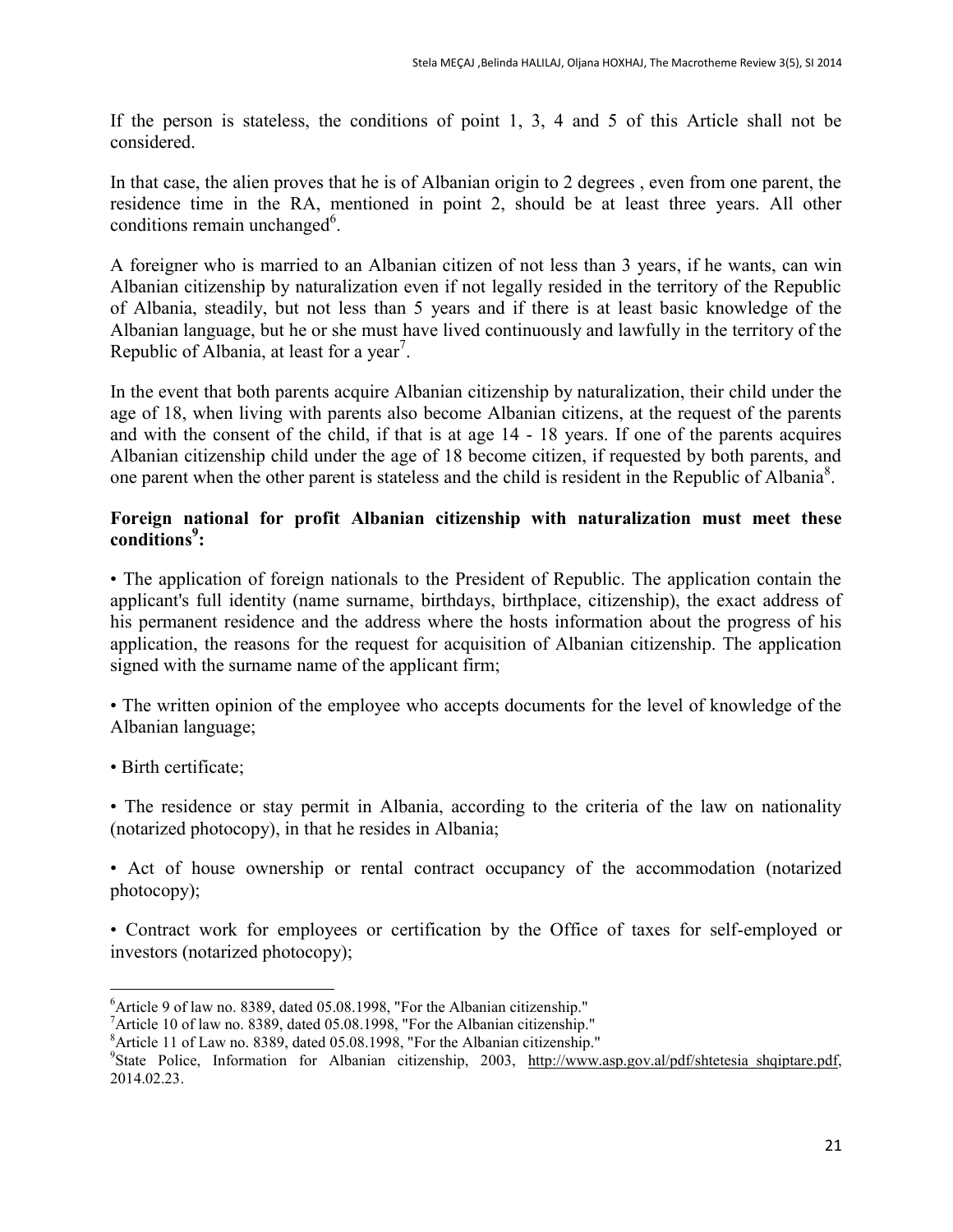• Documents certifying the availability of funds for living as bank guarantees, savings, certificates of revenue official ( notarized photocopy );

• Evidence obtained clearance in the country of origin and the place where the applicant has had legal residence for the last six months;

• Document that proves being a refugee, if such ( notarized photocopy );

• Photographs of the applicant, three piece (If there are children under 14 years, files for each of them).

• Certificate (when necessary) to prove the Albanian origin of the applicant, up to two degrees, and if one parent.

#### **Acquisition of citizenship by adoption**

According to the laws of some countries where people, who have the citizenship of a particular state, adopt a child who has citizenship of another country or nationality has not at all, the child takes the citizenship of adoptive parents.

Albanian legislation mentions adoption, as a way of gaining the Albanian citizenship. Article 12 of the Decree of July 1998 treats this case with a very broad statement. It says: "If two parents with Albanian citizenship adopt a child to another nationality or without nationality, the child acquires Albanian citizenship. The adopted child acquires Albanian citizenship if one parent is Albanian and both parents at the time of adoption, residing in the territory of Albania, and in every other case where the child may become stateless $^{10}$ .

#### **Conditions must meet Albanian citizen to relinquish Albanian citizenship:**

Albanian citizenship is terminated at the request of the person if it meets the following conditions:

• 18 years of age.

 $\overline{a}$ 

- Not become stateless as a result of withdrawal from the Albanian citizenship, has since acquired foreign citizenship, acquires foreign citizenship, or guarantees that it will acquire a foreign citizenship.
- Is resident in a foreign country.
- There is under investigation, for which, according to Albanian law, punishable by imprisonment of not less than 5 years.
- There is no legal obligation to state authorities, individuals and entities.

The decision to recognize waiver Albanian citizenship can be revoked if it is proved, that the former Albanian national knowingly used incorrect information or falsified documents for resigning citizenship $11$ .

 $10<sup>10</sup>$ A. Puto, (2010), Public International Law, Dudaj Publishing House, Tirana, p. 271–272.

<sup>&</sup>lt;sup>11</sup>Article 15 of law no. 8389, dated 05.08.1998 "For the Albanian citizenship."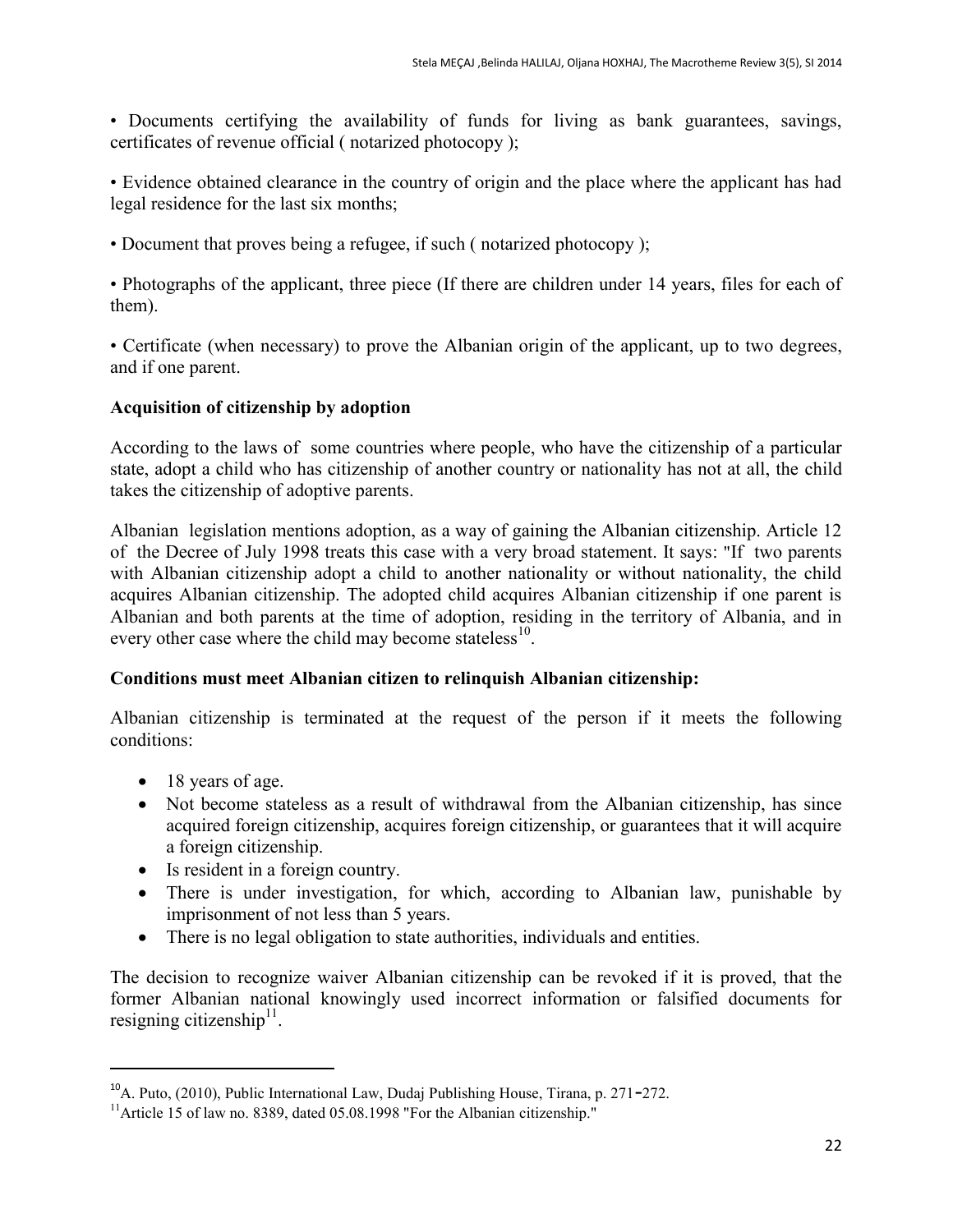The decision to grant Albanian citizenship can be revoked if it is proven that the foreigner or a stateless person knowingly making a request for Albanian citizenship was based on incorrect information or falsified documents $\overline{12}$ .

Albanian citizenship for minors may be ended, when at least one parent has relinquished Albanian citizenship. In this case, the consent of both parents $^{13}$ .

# **Recovery of Albanian nationality**

Law no. 8389, dated 05.08.1998, "On Albanian nationality", Article 24 encourages citizens stateless remaining before the release of the new law (before 1998), allowing retrieval of Albanian nationality, on the basis of a request and a certificate. The person who has renounced from the Albanian citizenship, because of the promise for gaining another citizenship, the reacquired citizenship unless the promised gains within a reasonable time<sup>14</sup>.

# **Stateless person to recover Albanian citizenship deposits<sup>15</sup>:**

• The application of the citizen to the President of the Republic. The application contain the applicant's full identity (name surname, birthdays, home ), number and date of the decree of the President of the Republic through which the Albanian citizenship is removed, the exact address of his permanent residence and address which receives information about the progress of his application, the reasons for the request for reinstatement of Albanian citizenship. The application is signed with the name and surname of the applicant firm;

• Birth certificate and family;

 $\overline{a}$ 

• An explanation and confirmation from the local police station and the respective prefectures regarding nationality that have or have had parents of each applicant;

• Notarized statement from each applicant over 14 years of application of the fact or not to gain another citizenship;

- Verification of the respective administrative unit for every applicant over 14 years;
- Certificate of birth or death of the parents of each applicant;

• Photographs of the applicant, three piece (If there are children less than 14 years, files for each of them).

<sup>&</sup>lt;sup>12</sup>Article 13 of Law no. 8389, dated 05.08.1998 "For the Albanian citizenship."

<sup>&</sup>lt;sup>13</sup>Article 16, first paragraph, of law no. 8389, dated 05.08.1998, "For Albanian nationality", amended by Article 2 of law no. 8442, date 21.01.1999.

<sup>&</sup>lt;sup>14</sup>Article 14 of Law no. 8389, dated 05.08.1998 "For the Albanian citizenship."

<sup>&</sup>lt;sup>15</sup>State Police, Information for Albanian citizenship, 2003, [http://www.asp.gov.al/pdf/shtetesia\\_shqiptare.pdf,](http://www.asp.gov.al/pdf/shtetesia_shqiptare.pdf) 2014.02.23.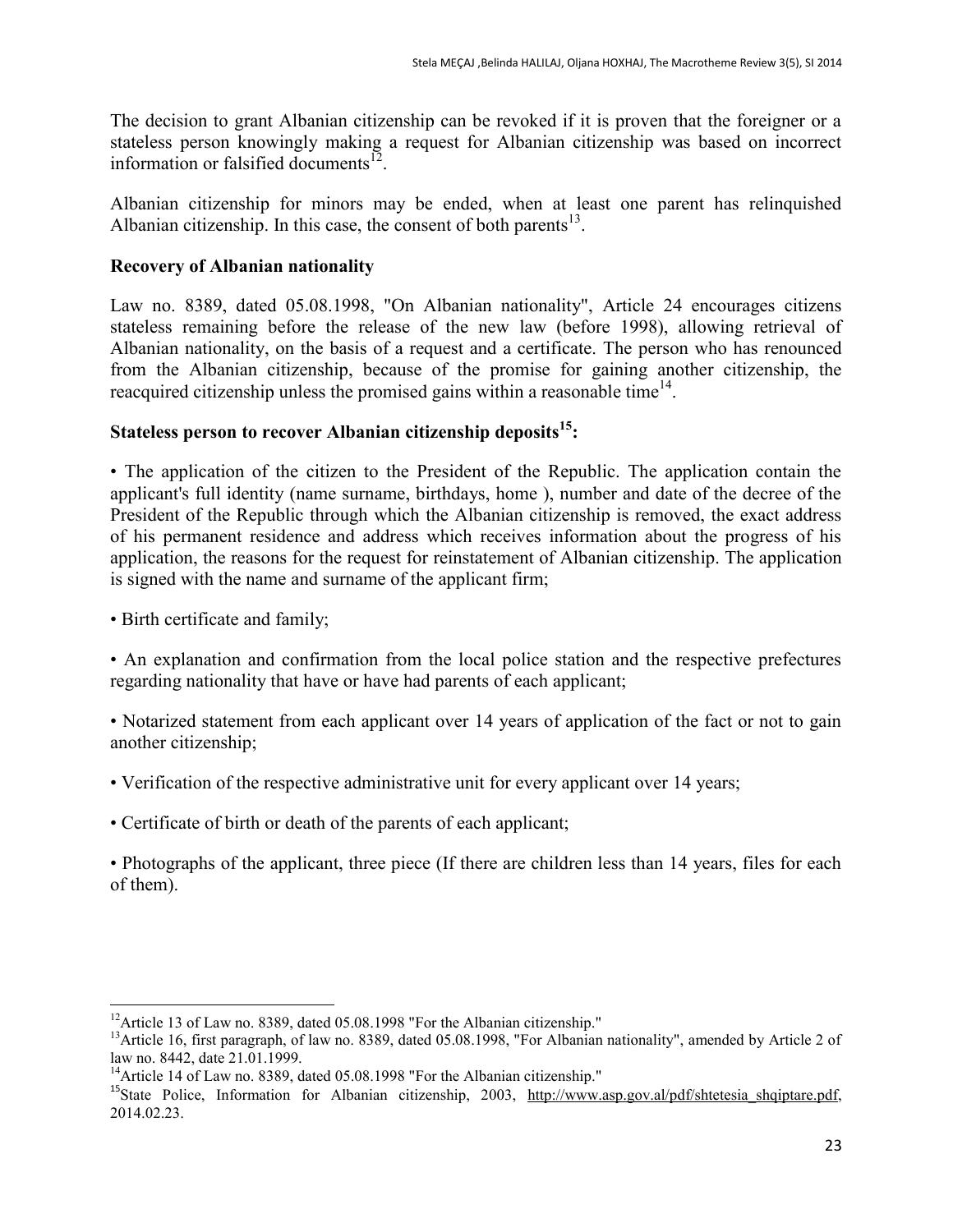# **3. Procedural deadlines for Albanian citizenship**

Ministry of Interior within 6 months from day of filing of the individual, based on the conditions set forth in this law for the acquisition, acquiring or losing Albanian citizenship decides whether to forward the request to the acquisition, acquiring or losing citizenship to the President of the Republic.

Request of the Ministry of Interior accompanied by a complete file individual researcher. The decision to make or not to request the Ministry of Interior is made known to the parties concerned, which, if you do not agree with its content, may file a suit in the Court of Tirana<sup>16</sup>.

President of Republic, within 3 months of the request of the Ministry of Interior, issues relevant decree. If the application is not complete, the material is returned to the Ministry of Interior completed within one month from the date of submission $17$ .

# **The application for Albanian citizenship deposits in:**

• The local police station where the applicant is residing temporarily or registered civil state.

• Foreign nationals, or Albanian, application residing abroad can also occur in the diplomatic or consular mission of the Republic of Albania in the State where he is resident or to the consular services covering the country where you reside $18$ .

# **The application for Albanian citizenship deposits by:**

1. Albanian citizenship applicant directly to.

2. From his representative with special attorney.

There is no legal obstacle to an Albanian citizen with residence in a foreign country to submit a request for Albanian citizenship in the local police station where he registered his civil status, in that if and occasionally physically located in the Republic of Albania<sup>19</sup>.

# **4. Conclusions**

Treatment of the population is not only an internal matter of sovereign states, but increasingly is taking an international dimension. For this reason it created a whole mechanism, complex, established to monitor the observance of human rights in all countries.

Position of population varies from country to country and the determination of this position is one of the main manifestations of state sovereignty. At the beginning of this paper I have

 $\overline{a}$ <sup>16</sup>Article 19 of law no. 8389, dated 05.08.1998 "For the Albanian citizenship."

<sup>&</sup>lt;sup>17</sup>Article 20 of law no. 8389, dated 05.08.1998 "For the Albanian citizenship."

<sup>&</sup>lt;sup>18</sup>State Police, Information for Albanian citizenship, 2003, [http://www.asp.gov.al/pdf/shtetesia\\_shqiptare.pdf,](http://www.asp.gov.al/pdf/shtetesia_shqiptare.pdf) 2014.02.23.

<sup>&</sup>lt;sup>19</sup>State Police, Information for Albanian citizenship, 2003, [http://www.asp.gov.al/pdf/shtetesia\\_shqiptare.pdf,](http://www.asp.gov.al/pdf/shtetesia_shqiptare.pdf) 2014.02.23.